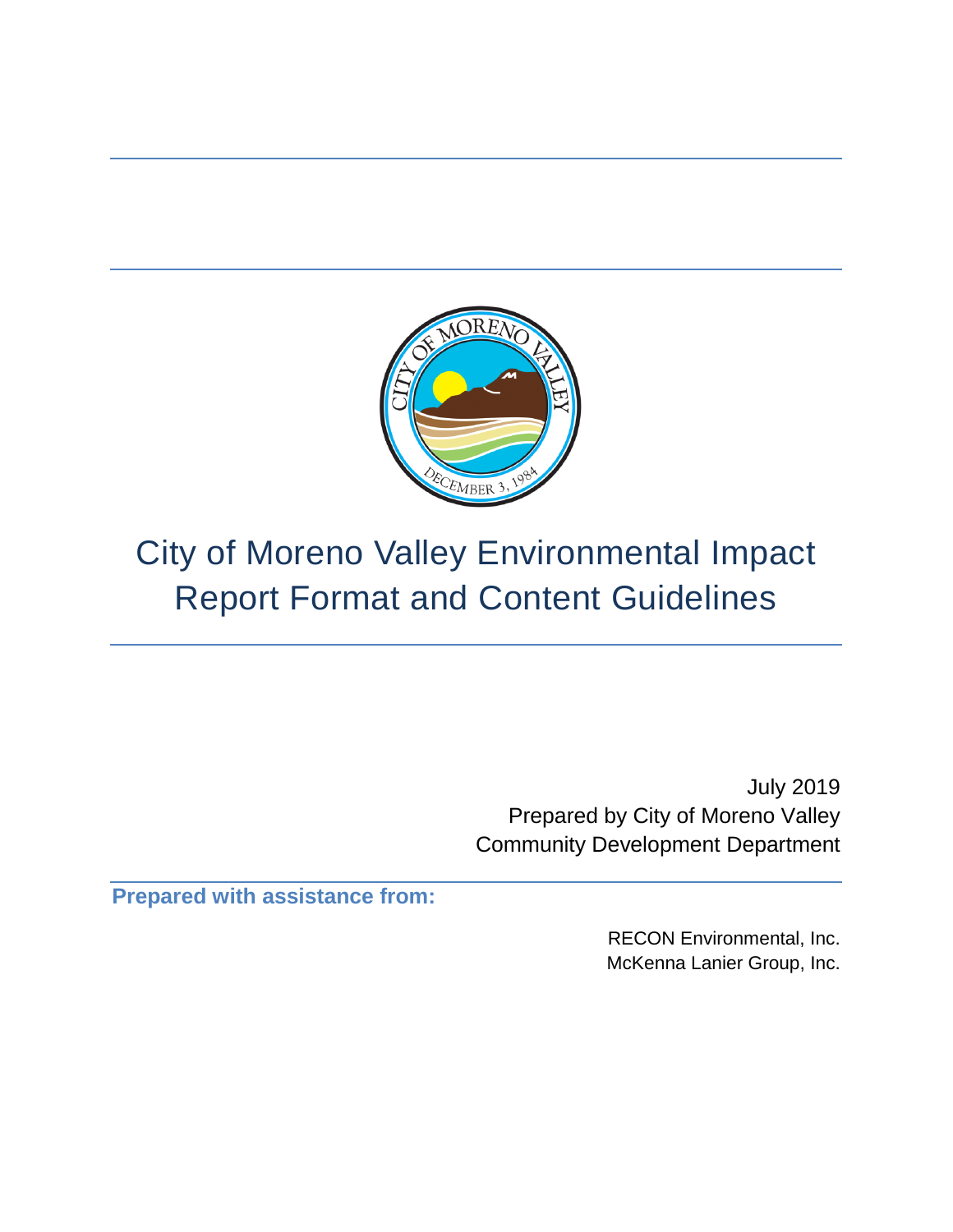# **Table of Contents**

| <b>Section 1</b> |                                                                     |  |
|------------------|---------------------------------------------------------------------|--|
| 1.1              |                                                                     |  |
| 1.2              |                                                                     |  |
| <b>Section 2</b> |                                                                     |  |
| 2.1              |                                                                     |  |
| <b>Section 3</b> |                                                                     |  |
| 3.1              |                                                                     |  |
| 3.2              |                                                                     |  |
| 3.3              |                                                                     |  |
| 3.4              |                                                                     |  |
| 3.5              | List of Commenters/ Responses to Comments (Included in Final EIR) 4 |  |
| 3.6              |                                                                     |  |
|                  | 3.6.1<br>3.6.2                                                      |  |
|                  | 3.6.3                                                               |  |
|                  | 3.6.5                                                               |  |
|                  | 3.6.6                                                               |  |
|                  | 3.6.7                                                               |  |
| 3.7              |                                                                     |  |
|                  | 3.7.1<br>3.7.2                                                      |  |
|                  | 3.7.3                                                               |  |
|                  | 3.7.4                                                               |  |
|                  | 3.7.5                                                               |  |
| 3.8              | 3.7.6                                                               |  |
|                  | 3.8.1                                                               |  |
|                  | 3.8.2                                                               |  |
| <b>Section 4</b> |                                                                     |  |
| 4.1              |                                                                     |  |
| 4.2              |                                                                     |  |
| 4.3              |                                                                     |  |
|                  | All Aspects of a Site Plan  Error! Bookmark not defined.<br>4.3.1   |  |
|                  | 4.3.2                                                               |  |
|                  | 4.3.3                                                               |  |
| 4.4<br>4.5       | Related Environmental Review and Consultation Requirements9         |  |
|                  |                                                                     |  |
| <b>Section 5</b> |                                                                     |  |
| 5.1              |                                                                     |  |
|                  | 5.1.1                                                               |  |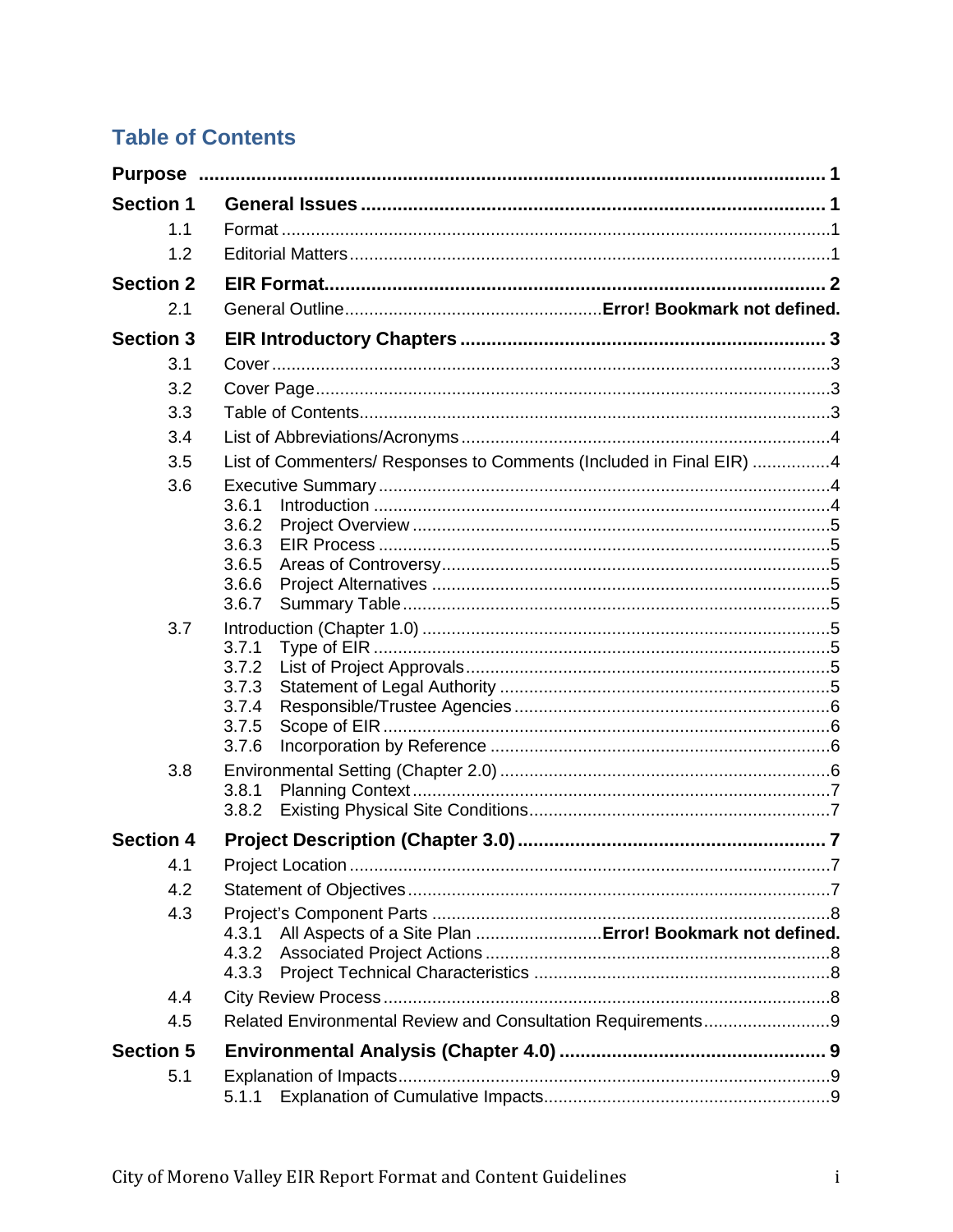| 5.2              |       |  |
|------------------|-------|--|
|                  | 5.2.1 |  |
|                  | 5.2.2 |  |
|                  | 5.2.3 |  |
|                  | 5.2.4 |  |
|                  | 5.2.5 |  |
|                  | 5.2.6 |  |
|                  | 5.2.7 |  |
|                  | 5.2.8 |  |
|                  | 5.2.9 |  |
| <b>Section 6</b> |       |  |
|                  |       |  |
| <b>Section 7</b> |       |  |
| 7.1              |       |  |
| 7.2              |       |  |
| 7.3              |       |  |
| <b>Section 8</b> |       |  |
| 8.1              |       |  |
| 8.2              |       |  |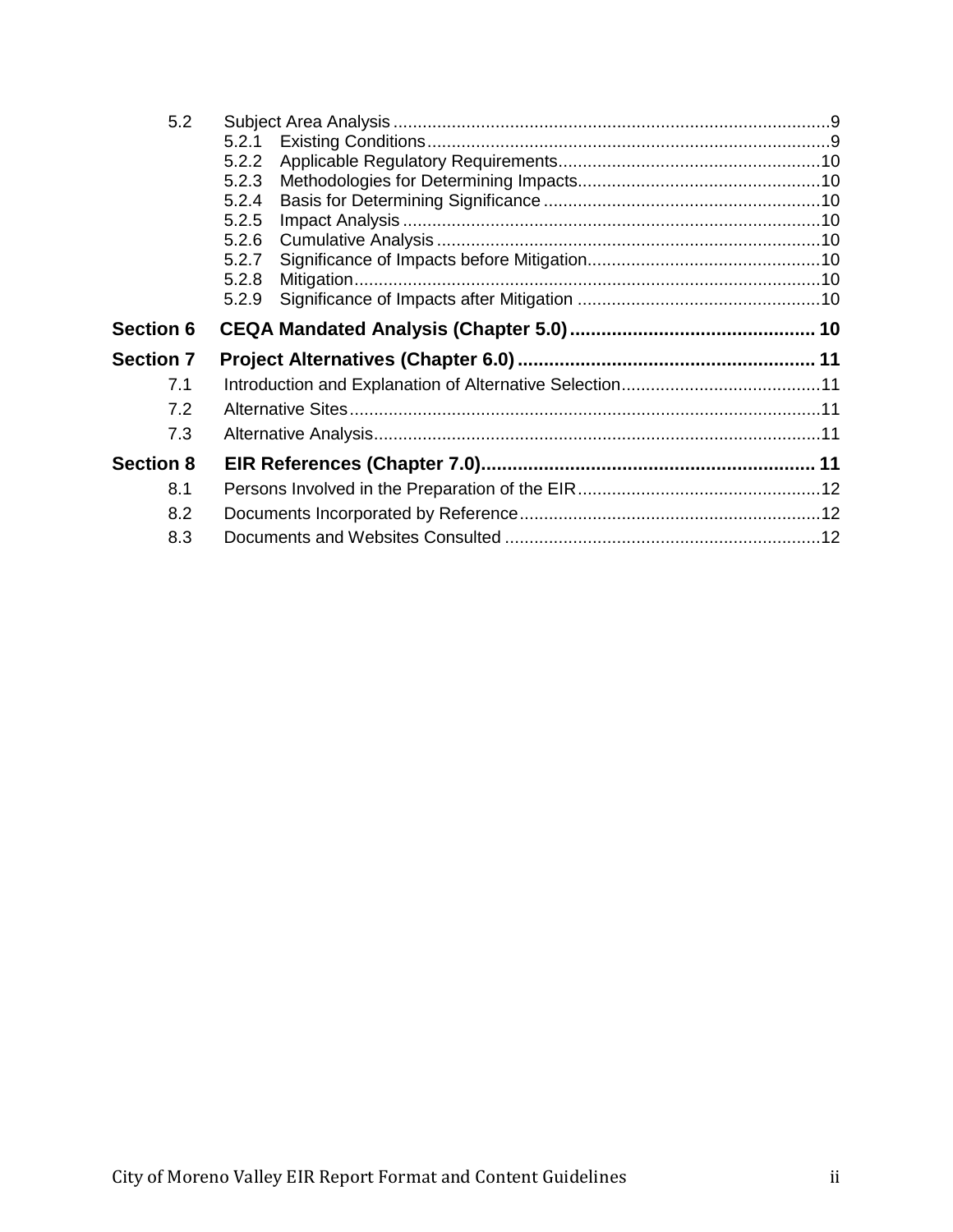# **Purpose**

This purpose of this document is to ensure Environmental Impact Reports (EIRs) prepared for the City of Moreno Valley (City) are prepared in an organized, consistent, and legally adequate, timely, and cost efficient manner.

This document is intended to complement, not reproduce or replace, pertinent California Environmental Quality Act (CEQA) Guidelines sections governing the preparation of EIRs.

The City acknowledges that every project differs and appropriate format and content will require the discretion and technical expertise of the consultant to ensure that relevant details are included within each chapter to ensure an adequate and legally defensible document. However, for purposes of consistency in the preparation of City EIRs, these general format and content guidelines should be followed where feasible. Applicants and/or consultants shall coordinate with City staff when substantial deviations from these EIR content guidelines are proposed. The Lead Agency will provide final approval of the format and content of an EIR.

# **1.0 General Issues**

## **1.1 Format**

The length of EIRs must be kept to the absolute minimum necessary to accurately convey the pertinent issues and to contain the level of analysis required to legally comply with CEQA. Extraneous and "filler" material must always be omitted from EIRs. The CEQA Guidelines specifies that EIR text should normally be less than 150 pages, and that documents of unusual complexity should normally be less than 300 pages (CEQA Guidelines §15141).

The City encourages the total length of the narrative portion of the EIR to be kept below 150 pages. Exhibits, tables, and appendices are excluded from the page limitation (CEQA Guidelines §§15006, 15141, 15147).

## **1.2 Editorial Matters**

It is expected that the EIR will be properly edited for correct format, spelling, grammar, page numbering, internal consistency and other editorial matters. The EIR must be prepared in a clear format, and written in clear language for review and understanding by decision-makers and the public (CEQA Guidelines §15140). Complex and extremely analytical materials must be summarized and simplified, with the details and harder to comprehend materials placed in the technical appendices.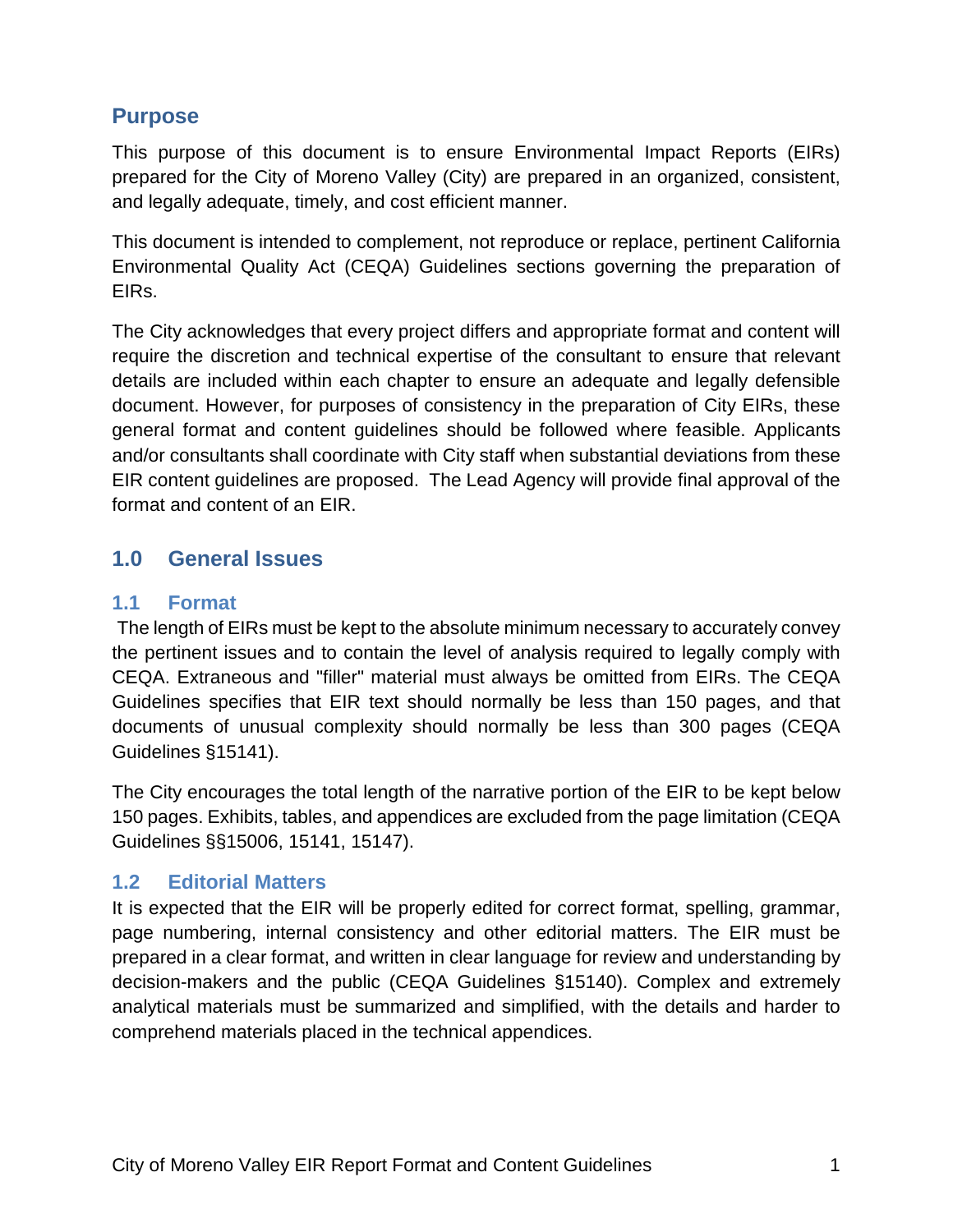The EIR must be written in a factual and objective manner. The document must provide a good faith effort of full disclosure. EIRs that attempt to "bias" the document in favor of, or against the project are unacceptable.

The EIR shall cite all documents used in its preparation including, where possible, the page and section number of any technical reports (CEQA Guidelines §15148). Other documents may be incorporated by reference, provided that the referenced document is summarized in the EIR and is made available for public inspection at a public place identified in the EIR, such as City offices (CEQA Guidelines §15150).

The EIR shall be printed double-sided to reduce the amount of paper consumed where practicable. It is permissible to print certain graphics single-sided and to start major sections on a front-facing page. Other exceptions may be permitted at the discretion of City staff.

# **2.0 EIR Format**

All City EIRs shall follow the general outline provided below in order to provide environmental document consistency and assist the City with providing efficient and streamlined reviews.

The following is an outline of the preferred general format of the EIR to be used for City projects:

- Cover 3.1
- Cover Page 3.2
- Table of Contents 3.3
- List of Abbreviations/ Acronyms 3.4
- List of Commenters and Responses to Comments (Included in Final EIR) 3.5
- Executive Summary 3.6
- Introduction of Project 3.7
- Environmental Setting 3.8
- Project Description 4.0
- Environmental Analysis 5.0
- Additional CEQA Required Analysis 6.0
- Alternatives 7.0
- References 8.0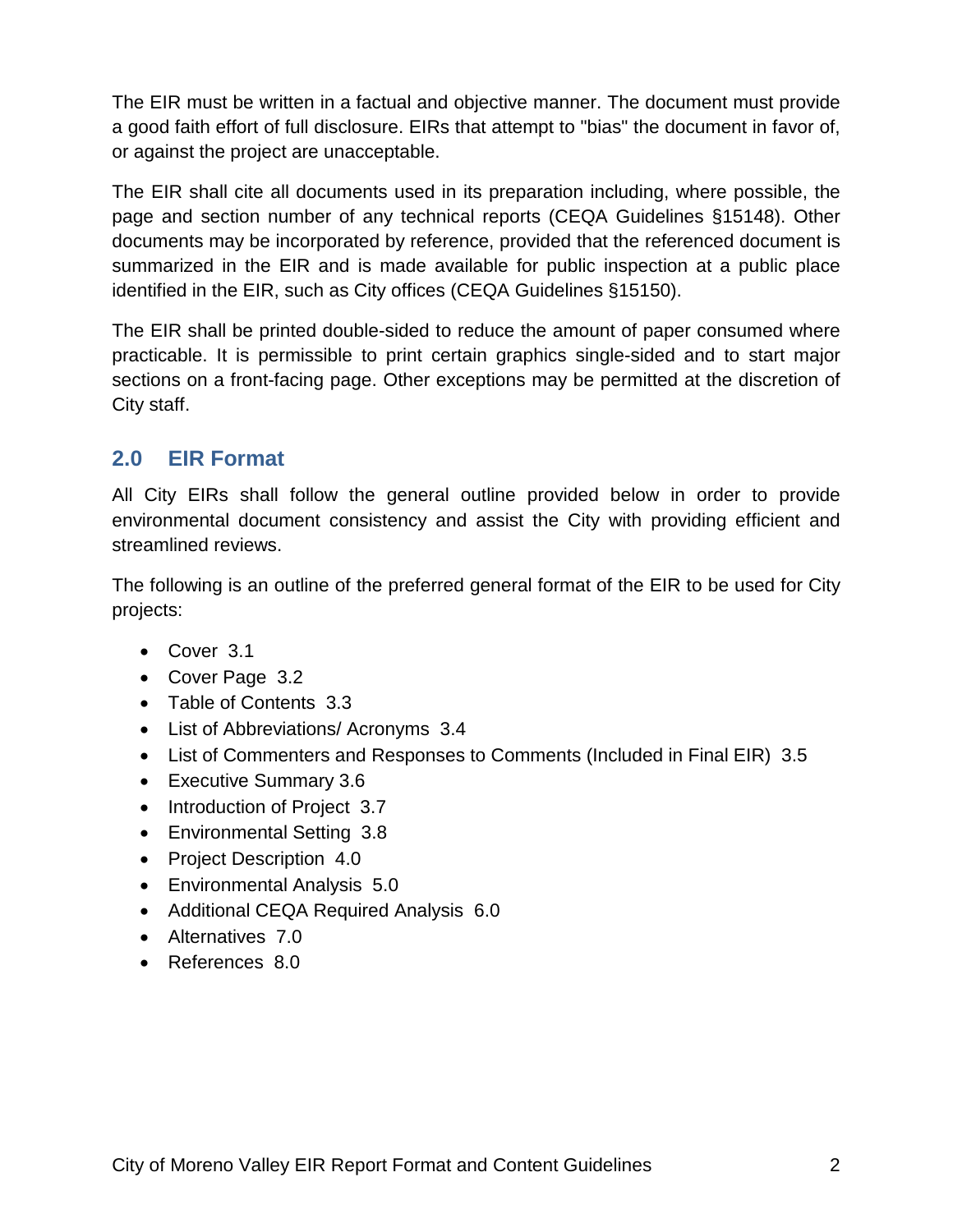# **3.0 EIR Introductory Chapters**

This section provides guidance for the chapter headings and general content requirements for the introductory chapters of the EIR.

## **3.1 Cover**

The cover refers to the front exterior of the EIR. No slogans or company logos should appear. A picture representing the project may be included at the discretion of City staff. The cover must only include the following information:

- Name of Project
- Type of Project/State Clearinghouse Number
- Lead Agency (City) and address
- Date (to be revised upon each iteration/screencheck)

Each screencheck is to be numbered accordingly and identified as DRAFT until presented as Final (i.e., 1<sup>st</sup> Screencheck DRAFT, 2<sup>nd</sup> Screencheck DRAFT, Public Review Draft EIR, Screencheck Final EIR, and Final EIR).

#### **3.2 Cover Page**

The cover page refers to the first page on the interior of the EIR. The cover page must include the following information:

- Type of Project/ State Clearinghouse Number
- Name of Project
- Lead Agency (City) and address
- EIR Consultant's name and address
- Project Applicant's name and address
- Identification of discretionary permits including City permit numbers
- Date (see above)

#### **3.3 Table of Contents**

The Table of Contents is a mandatory section pursuant to CEQA Guidelines §15122 and must facilitate use of the EIR.

The Table of Contents must include a list of figures, tables, and appendices. Figures and tables must be numbered sequentially by chapter (i.e., Figure 1-1), or by section (i.e., Figure 4.5-8). Technical appendices must be identified by letter and subject (e.g., Appendix B – Biological Resources Report).

Pages must be numbered sequentially by chapter.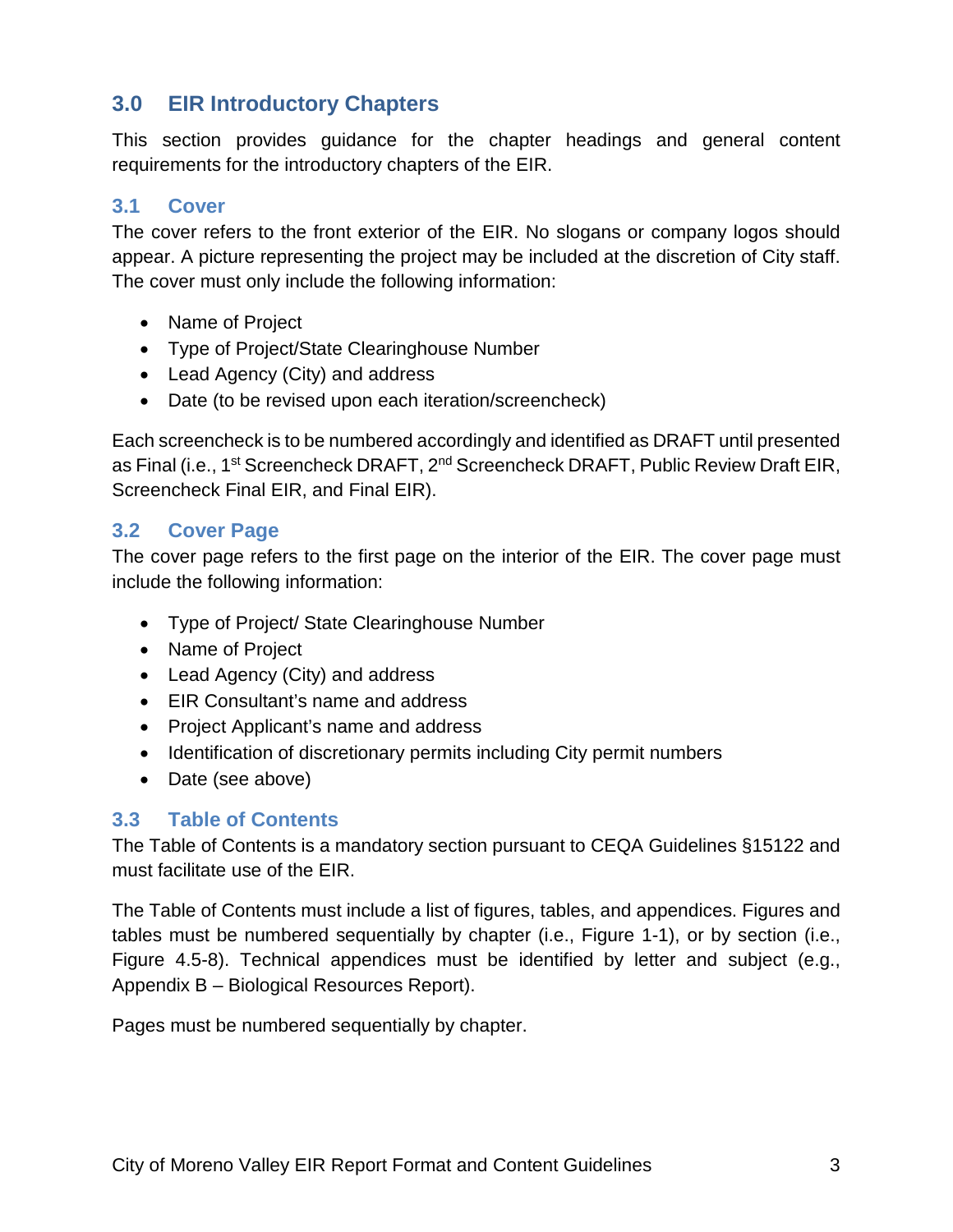## **3.4 List of Abbreviations/Acronyms**

The List of Abbreviations/Acronyms must appear directly following the Table of Contents and must contain all abbreviations and acronyms used throughout the EIR, including technical, legal, and industry-related terms. The list must be alphabetical and clearly arranged.

The first time an abbreviation or acronym is utilized within an EIR, the full name must be provided followed by the form of abbreviation that will be used throughout the remainder of the document to represent that name.

#### **3.5 List of Commenters/ Responses to Comments (Included in Final EIR)**

This information should be added to the front of the Final EIR and should include the following:

- Introduction and explanation of Final EIR content requirements pursuant to CEQA Guidelines §15132.
- List of the comment letters received in tabular format, including alphanumerical numbering of the letter, name of commenter or agency, and date received.
- Discussion of CEQA requirement to respond to substantive environmental comments.
- Comment letters separated by comment numbering, and followed by responses to each letter.
- Identification of additions, corrections and/or revisions to the Draft EIR as a result of comments received presented in tabular format including the page where changes has been made, chapter/section of EIR affected, and details of the change.
- Discussion of whether changes made to the EIR as a result of comments received would trigger the requirement for recirculation of the Draft EIR.

## **3.6 Executive Summary**

The Executive Summary satisfies the requirements set forth in Guidelines §15123. The Executive Summary must be as concise as possible, using clear simple language, and in any case, should not exceed 15 pages. It is imperative that the Executive Summary is accurate and updated consistent with the project description and analysis within the EIR. The Executive Summary Chapter shall include an introduction to the project, project overview, discussion of the EIR process, a list of known controversial issues, a brief description of the project alternatives, and a summary table.

#### **3.6.1 Introduction**

This section includes an overview to the document including issue areas analyzed and an explanation of the analysis process.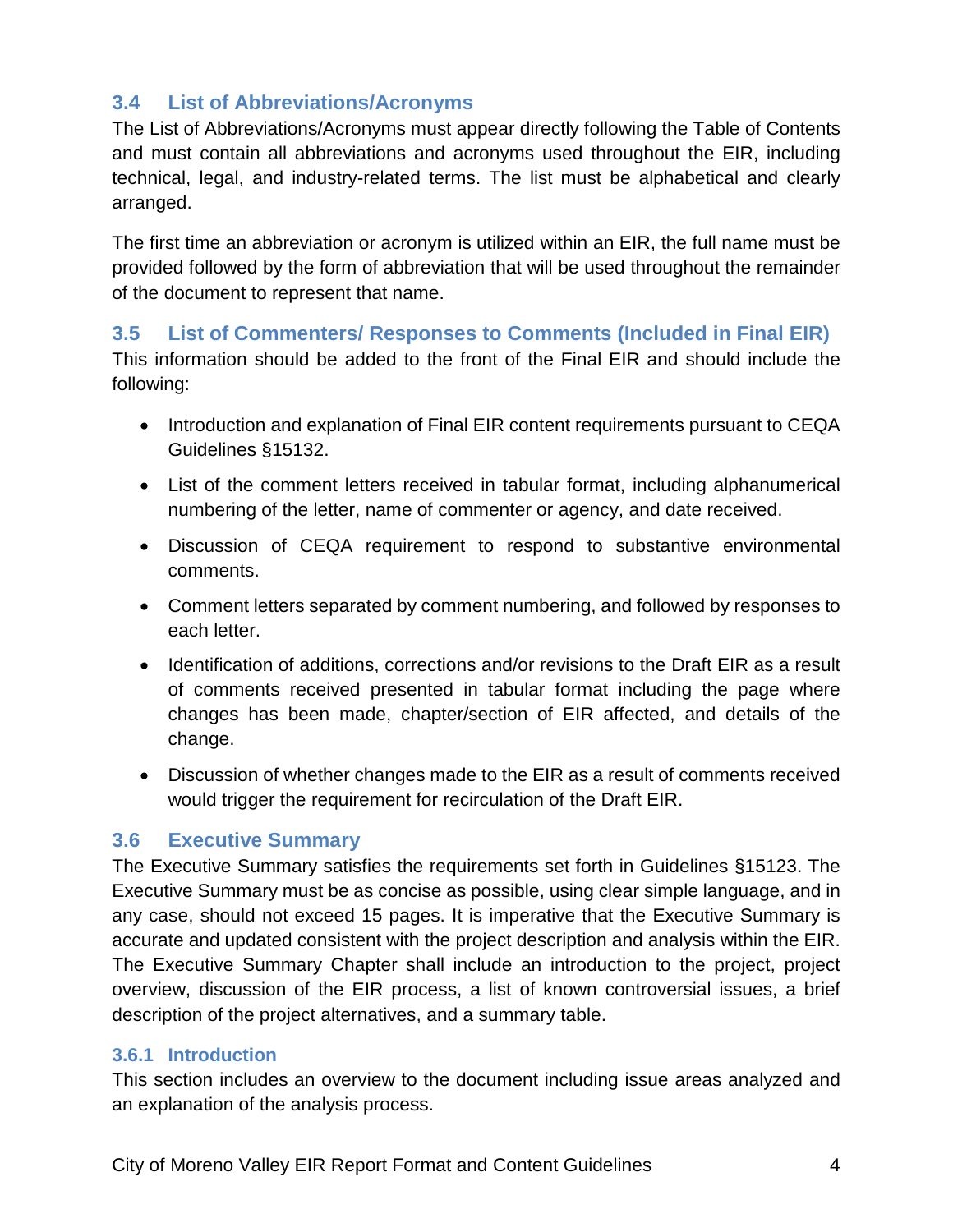#### **3.6.2 Project Overview**

This section provides a very, abbreviated discussion of the project including project description, location, and setting.

#### **3.6.3 EIR Process**

This section provides a description of the procedural requirements of CEQA related to the EIR process and includes relevant dates including issuance of the Notice of Preparation (NOP) and periods of public review.

#### **3.6.5 Areas of Controversy**

This section includes a list of areas of known controversy including issues raised by the applicant, City, or commenters. This section also includes identification of issues to be resolved by the decision making body including whether and how to mitigate significant effects, choices among project alternatives, conformance with City regulations and/or plans, and whether the project should be approved in light of irreversible commitment of non-renewable resources.

#### **3.6.6 Project Alternatives**

This section provides a brief summary of each project alternative, the significant effects associated with the alternatives, and which alternative is identified as environmentally superior.

#### **3.6.7 Summary Table**

A summary table that provides a summary of project impacts, mitigation measures and conclusions must be included.

#### **3.7 Introduction (Chapter 1.0)**

This chapter explains the purpose for the CEQA process and reasons for the preparation of an EIR.

#### **3.7.1 Type of EIR**

This section includes a discussion of the type of EIR being presented and an explanation for that choice. If relevant, this section will include a discussion of prior CEQA review (i.e., preparing a subsequent or supplemental EIR).

#### **3.7.2 List of Project Approvals**

This section includes a list of project approvals/discretionary permits for which the EIR is intended to be used and the agencies that are expected to use the EIR in their decisionmaking.

#### **3.7.3 Statement of Legal Authority**

This section provides a brief discussion identifying that the EIR has been prepared in accordance with all criteria, standards, and procedures of CEQA and the CEQA Guidelines.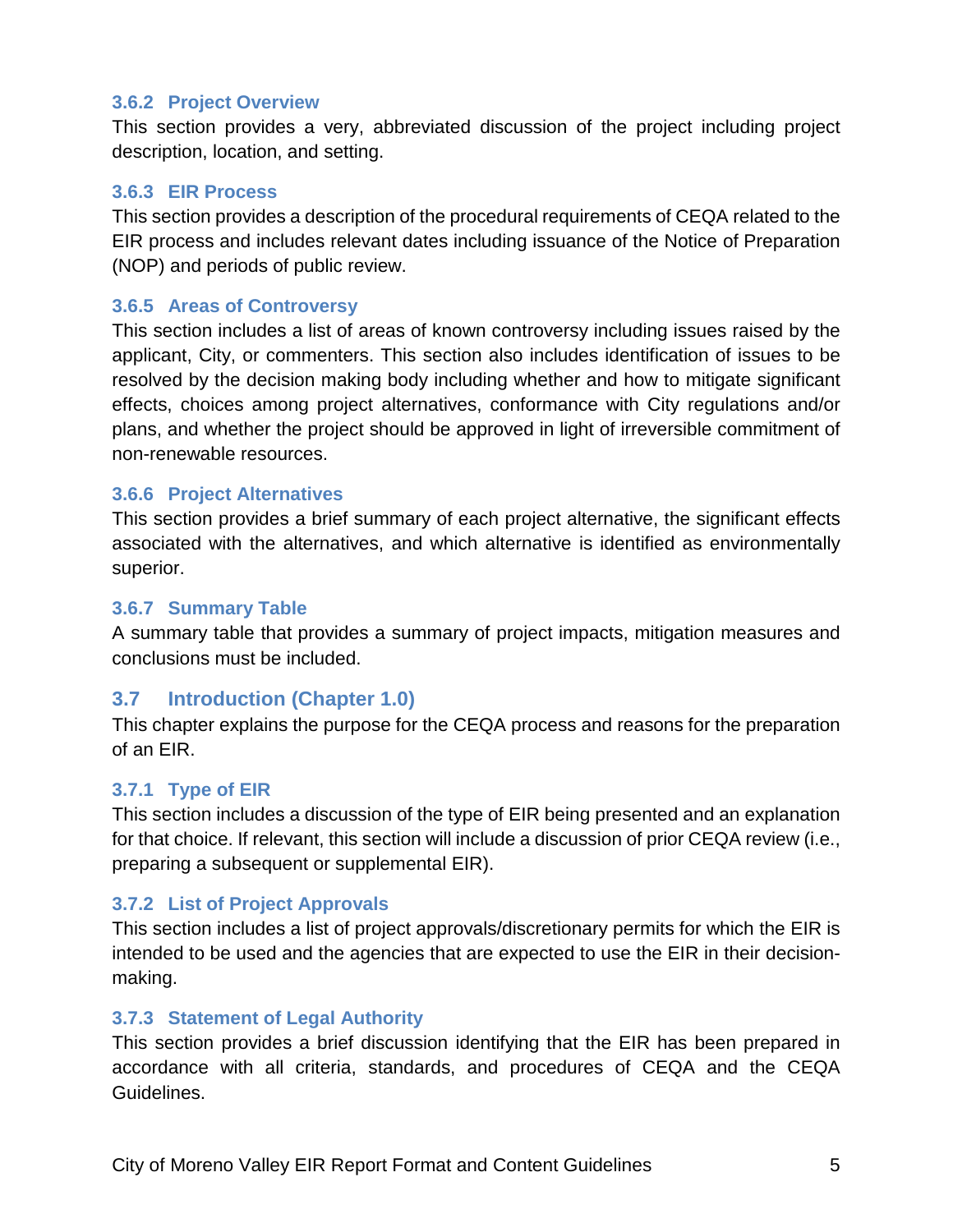#### **3.7.4 Responsible/Trustee Agencies**

This section provides a list of responsible and/or trustee agencies associated with the project approvals.

#### **3.7.5 Scope of EIR**

This section provides a summary of the environmental process to date including the date the NOP was issued and periods of public review, issue areas analyzed in the EIR, and a summary of any comments received in response to the NOP and where these issues are addressed in the EIR.

This section also includes a summary of where, throughout the EIR, all required discussion pursuant to CEQA may be found. This section also includes a textual summary of each chapter and what information/discussion it contains.

#### **3.7.6 Incorporation by Reference**

This section is based on CEQA Guidelines §15150 which allows for the incorporation "by reference all or portions of another document…[and is] most appropriate for including long, descriptive, or technical materials that provide general background but do not contribute directly to the analysis of a problem at hand." The physical address where technical appendices are available for review must be provided.

## **3.8 Environmental Setting (Chapter 2.0)**

This chapter generally includes a discussion of "baseline" physical environmental conditions of and in the vicinity of the project, including topography, vegetation/habitats, circulation, surrounding land uses and/or ownerships, geographic features such as lakes, streams, and canyons, and the major infrastructure both serving and in the vicinity of the proposed project.

The "baseline" normally constitutes the environmental conditions as they existed at the time the NOP is published, or if no NOP is published, at the time environmental analysis is commenced (CEQA Guidelines §15125(a)). CEQA case law has set precedence for deviations in this definition of the baseline physical conditions. If a deviation is used, the reasons supporting the deviation must be supported by substantial evidence.

Note that special baseline rules for military base reuse is included in Public Resources Code §21083.8.1 and Guidelines §15229.

Unless otherwise directed by staff, the description of the environmental baseline conditions shall be based on the existing legal condition of the property, prior to any unauthorized activities (e.g., grading, clearing) or actions taken in preparation for the project, such as septic testing or geotechnical investigations.

This section also includes a discussion of the following details of the project:

• regional setting and location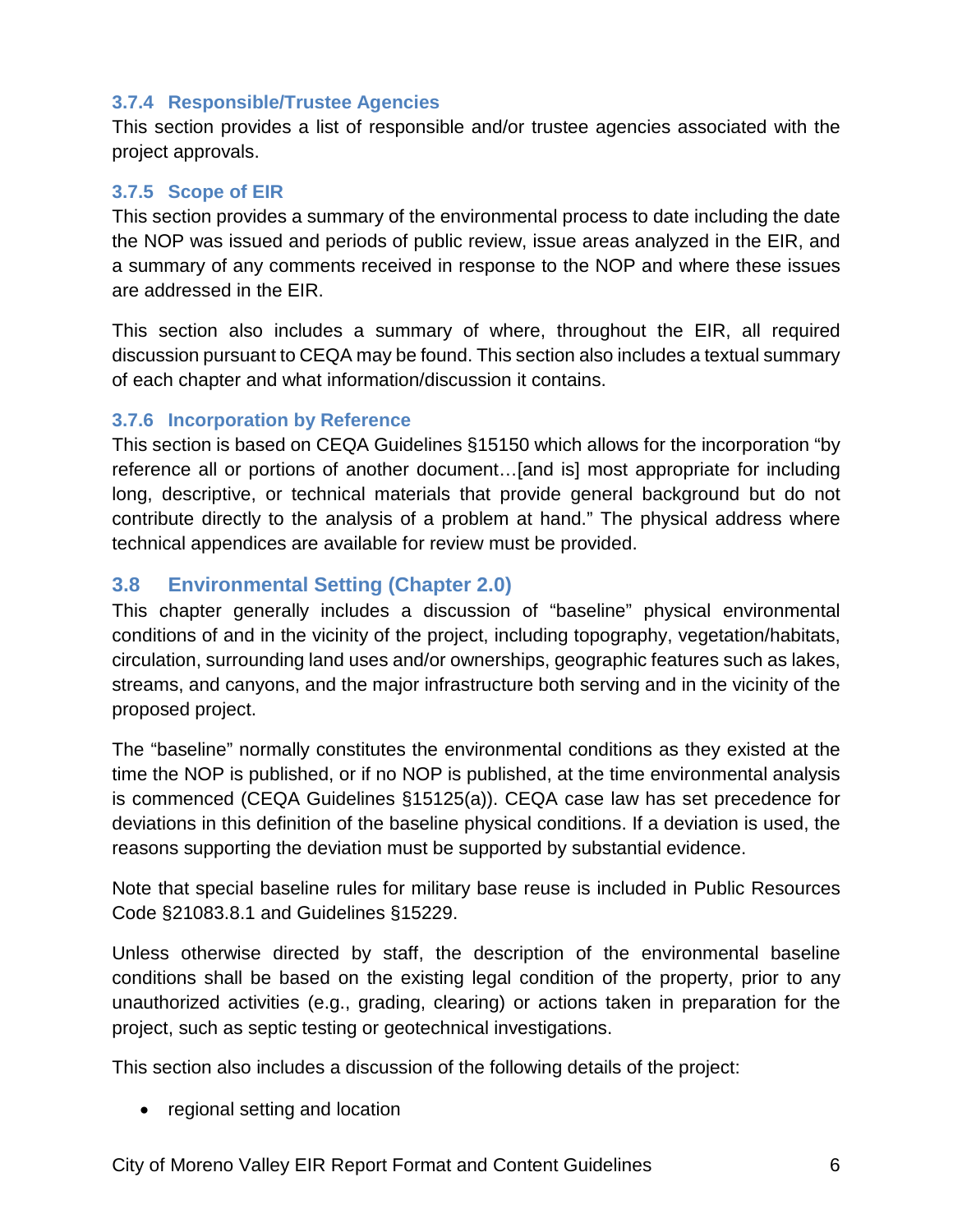- local setting and location
- surrounding land uses and development

#### **3.8.1 Planning Context**

This section provides details of the project in relation to City plans and should include figures to further depict project details such as existing and proposed General Plan and Zoning designations, if relevant.

#### **3.8.2 Existing Physical Site Conditions**

This section includes a discussion of the physical environmental condition for purposes of establishing the setting for the EIR. The discussion of the existing conditions should typically include, but not be limited to, the following topics, as appropriate:

- Land Use
- Aesthetic/Topographical Features
- Air Quality and Climate Conditions
- Known Cultural Resources and Tribal Cultural Resources
- Existing Geology and Soils
- Hydraulic Conditions
- Noise Sources in the Project Vicinity
- Transportation Conditions
- Existing Utilities and Service Providers
- Vegetation
- Wildlife

# **4.0 Project Description (EIR Chapter 3.0)**

The project description is the focus of much CEQA litigation concerning EIRs. Therefore, it is imperative that the content be included in sufficient detail and that the project description be accurate, complete, and consistent throughout the EIR.

This chapter of the EIR provides all of the information required to be included in the Project Description pursuant to CEQA Guidelines §15124.

## **4.1 Project Location**

The precise location and boundaries of the project site must be described. Regional, vicinity, and topographic location maps must be included to identify the boundaries of the project site and its location in relationship to surrounding land uses.

## **4.2 Statement of Objectives**

The EIR shall include a clearly written statement of objectives which will help the lead agency develop a reasonable range of alternatives to evaluate in the EIR and will aid the decision makers in preparing findings, or a statement of overriding considerations if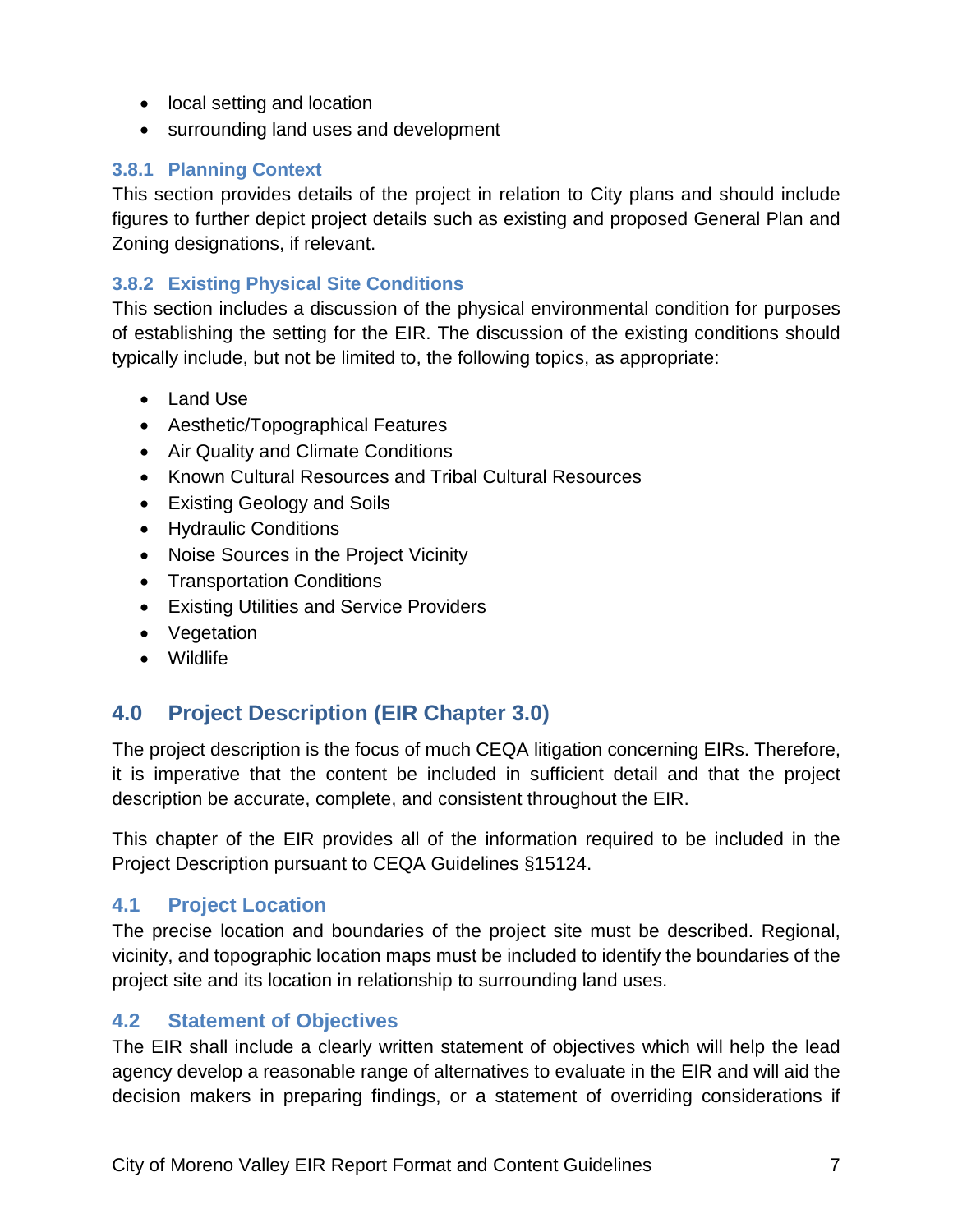required. The statement of objectives should include the underlying purpose of the project (see CEQA Guidelines §15124(b)).

# **4.3 Project's Component Parts**

The narrative explanation shall be supplemented by a project plan or map of appropriate scale and legibility. Details of any project phasing must also be included in this section and must be supported by an illustration on the project plan or map, if possible. All of the steps in project implementation must be described including planning, phasing, steps in project implementation, acquisition, construction, off-site improvements, operation, and decommissioning, if applicable. Important elements of a project description are discussed below.

Appropriate subheadings may be added in this section to provide a complete and detailed project description. At a minimum a site plan should be provided. Additional figures to represent the proposed project may be needed.

#### **4.3.1 Associated Project Actions**

A subheading should be included to identify the associated discretionary actions that would be required to implement the project such as discussion of proposed changes to a site's General Plan designation, zoning, and all required permits and approvals.

## **4.3.2 Project Technical Characteristics**

This includes a general description of the project's technical, economic, and environmental characteristics. Key characteristics could include some or all of the following:

- All on-site and off-site access improvements;
- All on-site and off-site infrastructure improvements (e.g., water, sewer, storm water);
- Grading and construction characteristics including length and timing of construction, and types of equipment; and
- Operational characteristics such as hours of operation and description of activities associated with the project such as special events or other uses.

Any off-site improvements and/or off-site ground disturbance required for the project must be included.

## **4.4 City Review Process**

This section includes a discussion of City departments and divisions that were responsible for reviewing the EIR for technical accuracy.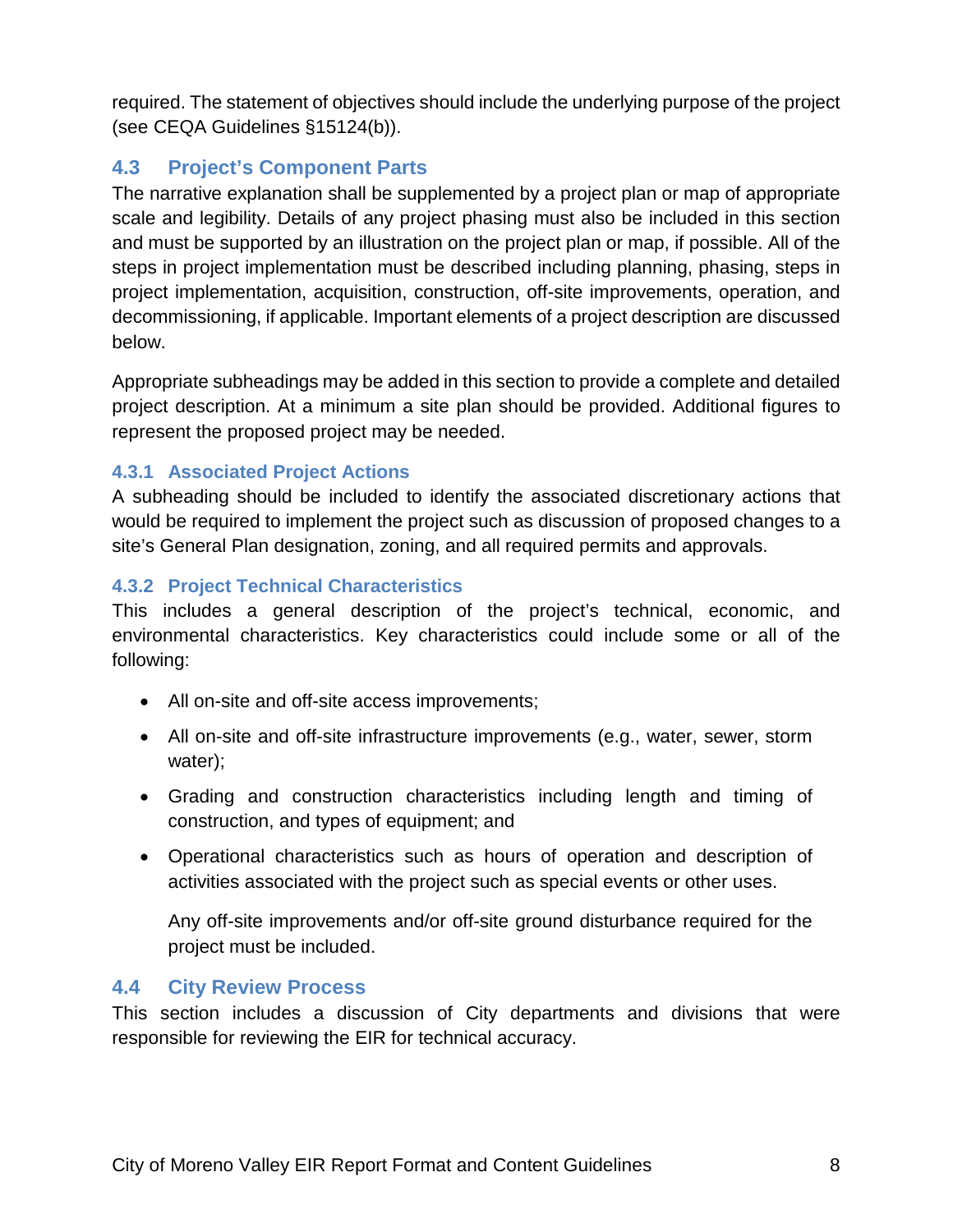## **4.5 Related Environmental Review and Consultation Requirements**

This section includes a tabular list of all government agencies that are expected to use the EIR and provides a summary of the subsequent actions associated with the project.

# **Section 5 Environmental Analysis (Chapter 4.0)**

In accordance with CEQA Guidelines §§15126–15126.4, EIR Chapter 4.0, Environmental Analysis, includes analyses of potential direct, indirect, and cumulatively-considerable impacts that could occur from planning, acquisition, constructing, and/or operation of the project.

#### **5.1 Explanation of Impacts**

The introduction to this chapter should provide an overview of the environmental analysis including a list of the subject areas included within the chapter and an explanation of the types of impacts that could occur.

#### **5.1.1 Explanation of Cumulative Impacts**

There shall be an explanation of the cumulative impacts analysis as required by CEQA Guidelines §15130(a) and identification of whether the cumulative analysis is based on (a) a list of past, present, and "probable future projects" producing related or cumulative impacts, regardless of whether they are under the same jurisdiction as the lead agency; or (b) a summary of projections contained in the General Plan or related planning document, or in a prior environmental document which has been adopted or certified, which described or evaluated regional or area wide conditions contributing to the cumulative impact as required pursuant to CEQA Guidelines §15130(b). If utilizing the list of projects methodology, a cumulative development location map and list of projects shall be included. Thereafter, the specific analysis of cumulative impacts is included within each individual section.

## **5.2 Subject Area Analysis**

Subject areas generally follow the order as shown in the CEQA Guidelines Appendix G; however, the applicant/consultant can consult with staff to determine the best order as prescribed by the project. Each subject area analysis must include a discussion as detailed in the following subsections.

#### **5.2.1 Existing Conditions**

This section describes the relevant existing environmental conditions only in the detail necessary to enable the reader to understand the following discussion of significant effects associated with the subject area. For example, aesthetics would include a visual account of the project site and surrounding area, scenic vistas or scenic resources in proximity, and potential sources of light and glare.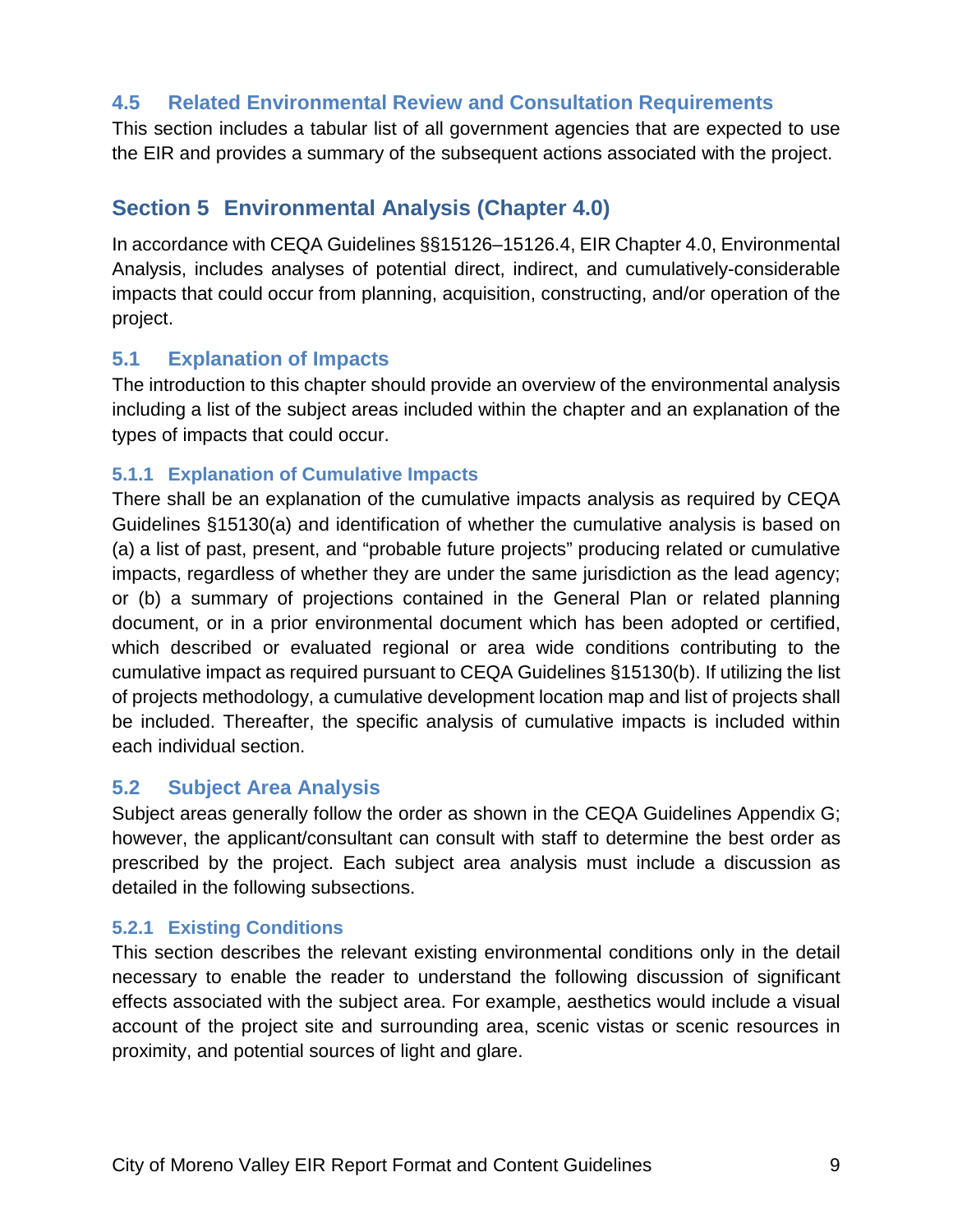#### **5.2.2 Applicable Regulatory Requirements**

This section includes a discussion of federal, state and local regulations that apply to the project site or project, relative to the subject area. Local regulations should include relevant portions of the General Plan and Municipal Code.

#### **5.2.3 Methodologies for Determining Impacts**

This section includes an explanation of how impacts are measured or determined. It could include modeling, Geographic Information Systems search, site visit, or any other means usually relied upon to determine a level or measure of impact.

#### **5.2.4 Basis for Determining Significance**

This section cites the thresholds used to determine significance along with its sources and an explanation of its application.

#### **5.2.5 Impact Analysis**

This section applies the methods that were used to evaluate the resource and any effects that will occur as a result of project implementation as it relates to the threshold. Each threshold is reiterated and the analysis identifies impacts as either direct or indirect, and either short- or long-term. A final statement of significance is included at the end of each analysis.

#### **5.2.6 Cumulative Analysis**

This section provides an analysis of cumulative impacts based on the method of analysis previously disclosed (list of projects or projection method).

#### **5.2.7 Significance of Impacts before Mitigation**

This section reiterates the final conclusions reached related to whether a significant impact would occur.

#### **5.2.8 Mitigation**

This section proposes mitigation measures that would reduce any identified significant impacts. If no impacts are identified this section may state, "No mitigation is required."

#### **5.2.9 Significance of Impacts after Mitigation**

This section summarizes the application of the proposed mitigation with an explanation of how/why the proposed measure would (or would not) reduce significant impacts to less than significant levels. If no mitigation is required, this section does not need to be included.

# **Section 6 CEQA Mandated Analysis (Chapter 5.0)**

This chapter of the EIR includes other mandated analysis including whether there would be significant environmental effects of a project which cannot be avoided if the proposed project is implemented (CEQA Guidelines §15126(b)), significant, irreversible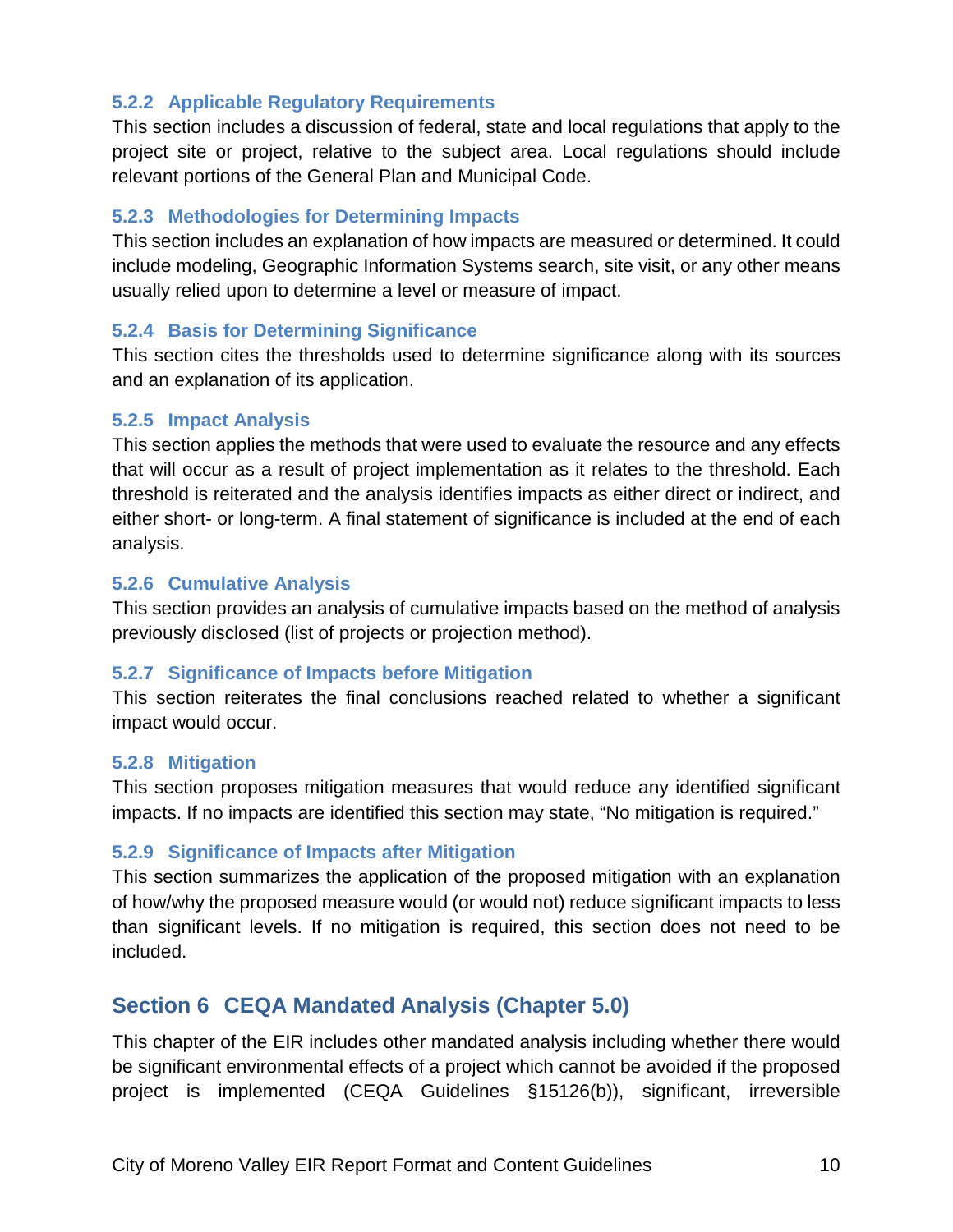environmental changes that would be involved in the proposed action should it be implemented (CEQA Guidelines §15126.2(c)), and ways in which the proposed project could be growth inducing CEQA Guidelines §15126.2(d).

Additionally, this chapter of the EIR includes a discussion of those effects found not to be significant as part of the Initial Study process (CEQA Guidelines §15128).

# **Section 7 Project Alternatives (Chapter 6.0)**

This chapter of the EIR is intended to implement the requirements set forth in CEQA Guidelines §15126.6. Organization of the Alternatives Chapter is described in the following sections.

## **7.1 Introduction and Explanation of Alternative Selection**

The introduction to the Project Alternatives chapter includes an explanation for the inclusion of project alternatives, identifying any environmental effect previously discussed in Chapter 4.0 that cannot be mitigated to below a level of significance after the implementation of project design features, mandatory regulatory requirements, and feasible mitigation measures. The chapter provides a list and summary of those alternatives selected which represent the CEQA mandated reasonable range of alternatives.

#### **7.2 Alternative Sites**

Pursuant to CEQA Guidelines §15126.6(f)(1), the EIR must identify any alternative project sites that were considered and why they were rejected. If no alternative sites were selected, this section must briefly explain why none were included. Factors that may be taken into account when addressing feasibility of alternatives are site suitability, economic viability, availability of infrastructure, whether the proponent can reasonably acquire, control or otherwise have access to the alternative site.

## **7.3 Alternative Analysis**

This section provides the comparative discussion of potential impacts that would result from implementation of the alternatives as compared to the project. A table showing a comparison of impacts for each alternative, including the proposed project must be included.

# **Section 8 EIR References (Chapter 7.0)**

EIR references must include a list of all persons who assisted in the preparation of the document, all documents incorporated by reference and all documents and websites referenced throughout the EIR.